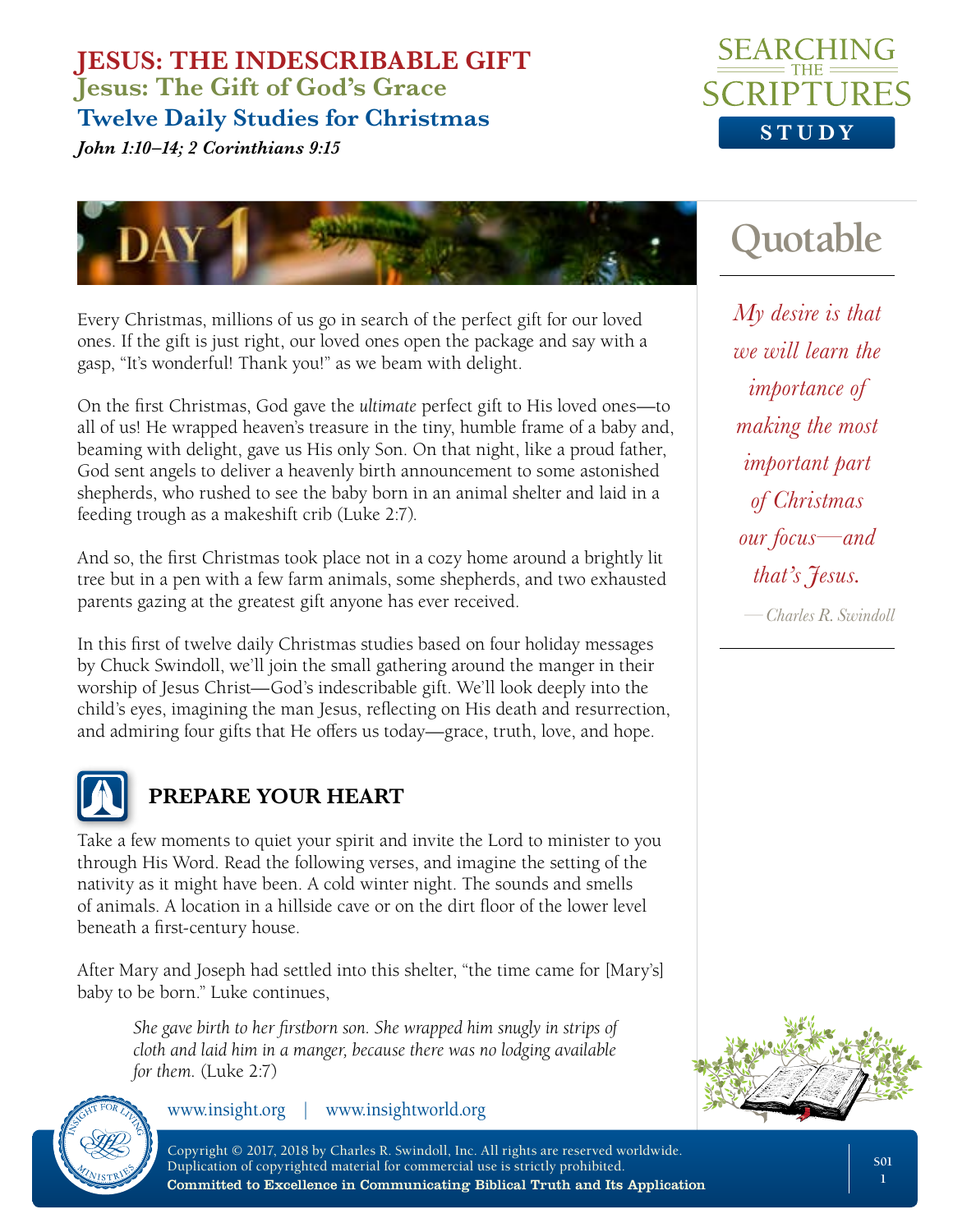# **STUDY**

#### *John 1:10–14; 2 Corinthians 9:15*

After hearing the angels' announcement, the shepherds "hurried to the village and found Mary and Joseph. And *there was the baby*, lying in the manger" (Luke 2:16, emphasis added).

For centuries, artists have attempted to capture the moment the shepherds saw the newborn Savior and His mother treasuring her baby. View the online image of the 1622 painting, *[The Adoration of the Shepherds](https://www.artbible.info/art/large/656.html)*, by Gerard van Honthorst, which is exhibited at the Wallraf-Richartz Museum in Cologne, Germany.

What feelings do the figures in the painting convey? In the space below, record their perceived emotions, and write a prayer to God expressing the feelings you might have had if you had been there.

Now, let's open the Word to find Paul's description of adoration for Jesus.



# **TURN TO THE SCRIPTURES**

In his message, Chuck reflects on Paul's expression of wonder: "Thanks be to God for His indescribable gift!" (2 Corinthians 9:15 NASB). Read *[2 Corinthians 9:15](https://www.biblegateway.com/passage/?search=2+corinthians+9%3A15&version=NLT)* in the New Living Translation. How does this Bible version translate the verse?

Like a dry inkwell, Paul's mind was an empty reservoir from which to draw words to describe the wonder of Jesus. Perhaps one reason for Paul's speechless awe was Jesus' *eternal nature*, which John portrayed in the first chapter of his gospel.



www.insight.org | www.insightworld.org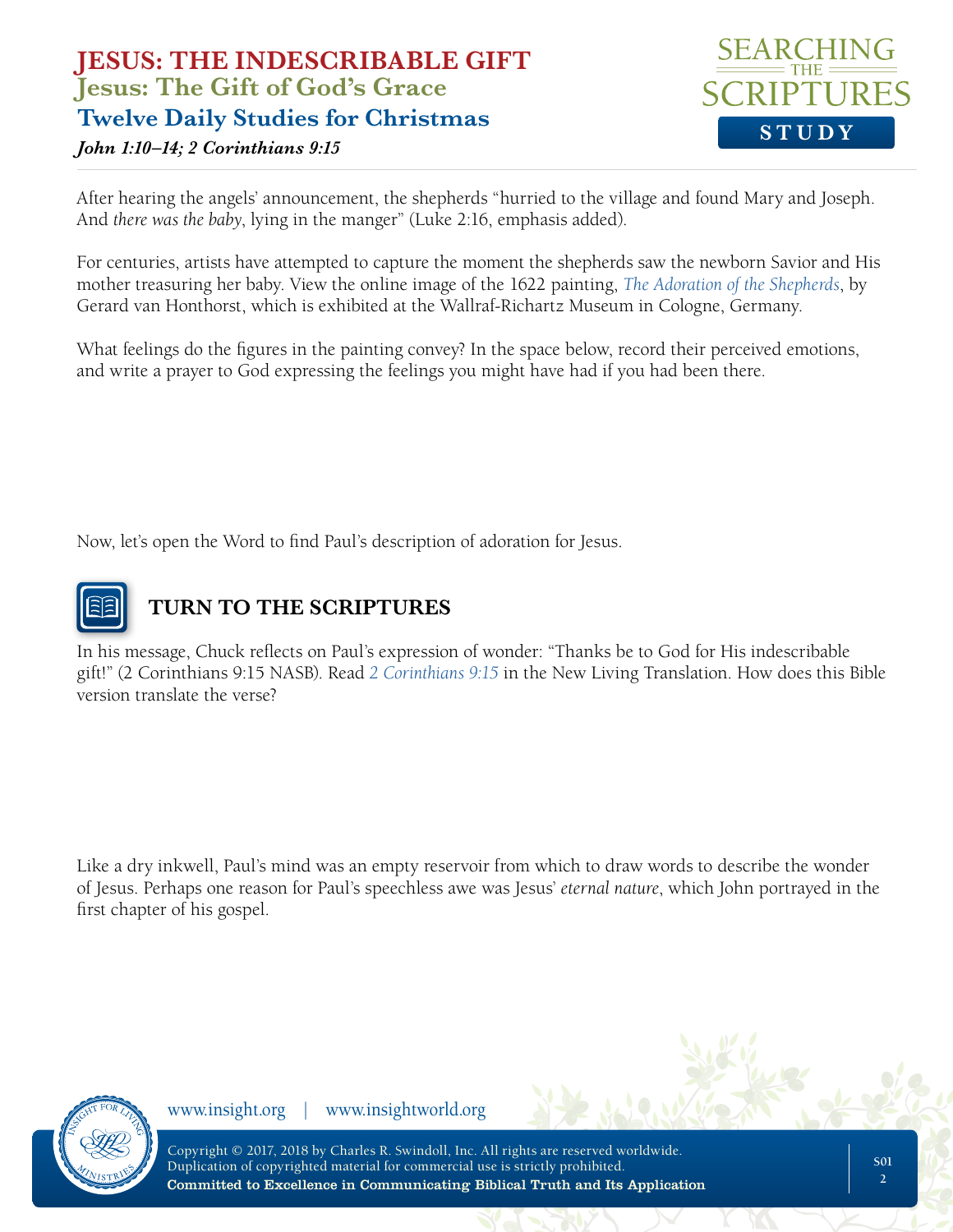#### *John 1:10–14; 2 Corinthians 9:15*



#### **Observation: Jesus Existed Before Bethlehem**

A key principle in the *Searching the Scriptures* process is observation. Observation helps you grasp what the text says before attempting to interpret and apply it. Read slowly John 1:1–5, and write down the answers to the following questions.

What did John say about the divine nature of "the Word" in John 1:1?

Write the phrases in verses 2–5 that describe "the Word's" actions. Note any parallel phrases, comparisons, repetitions, or themes.

### **Interpretation and Correlation: God's Son Became Human**

Who is the Word? The apostle John unveiled His identity as Jesus, specifically the Messiah, to whom John the Baptizer pointed (John 1:6–9, 15, 29–34).

What does it mean that "the Word became human and made his home among us" (1:14)? To help with your interpretation, correlate John 1:14 with Paul's explanation of Jesus' incarnation in Philippians 2:6–7. What added information did Paul provide?



www.insight.org | www.insightworld.org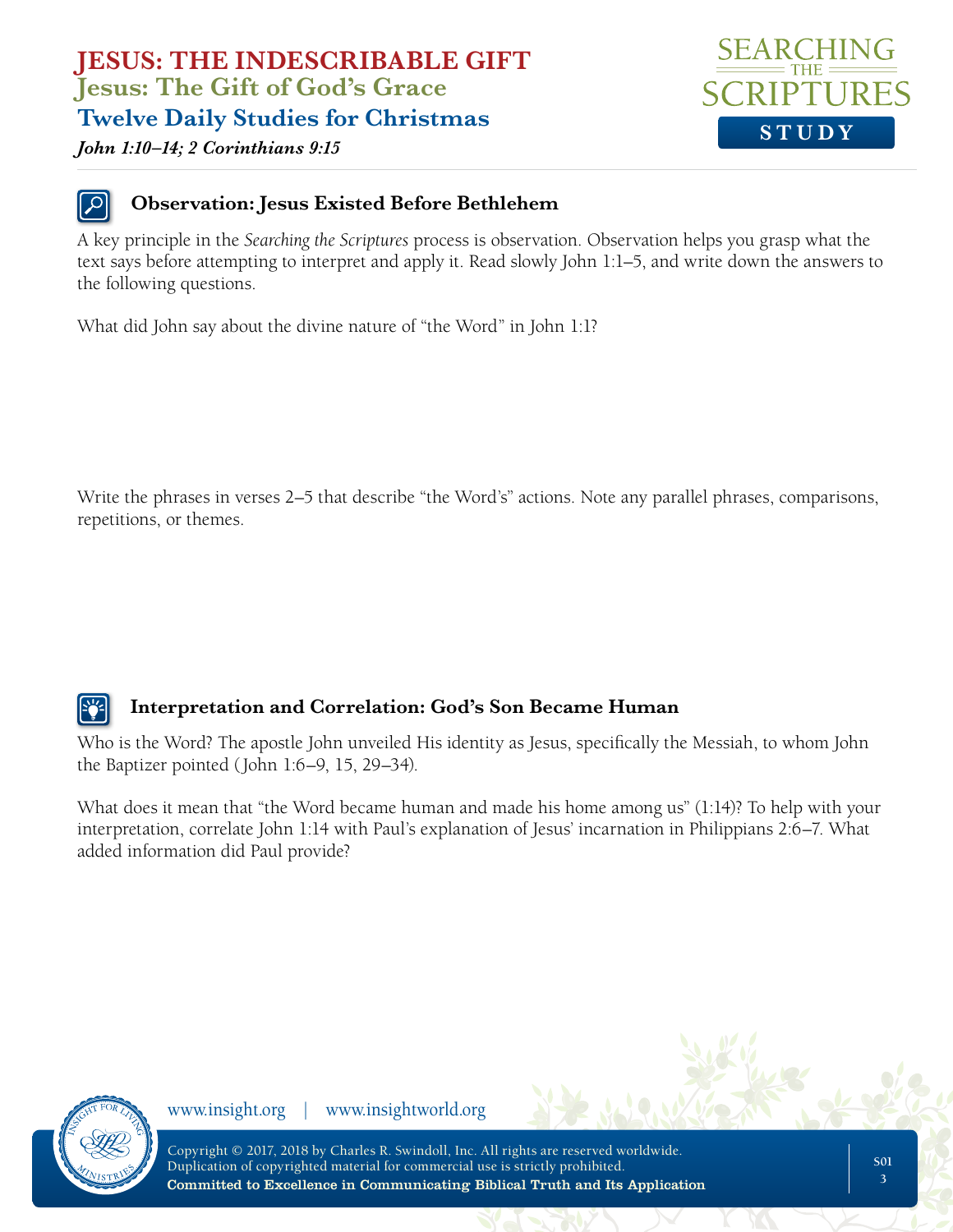

#### *John 1:10–14; 2 Corinthians 9:15*

#### **Application: Worship Jesus, God Incarnate**

Chuck summed up this study, connecting the doctrine of the incarnation with the birth of Jesus:

Do not think that Jesus began at Bethlehem. Do not think that Jesus began to exist when He was conceived in the womb. That's when He became a human. He has always existed. Being deity, there has never been a time He did not exist. This is what the Pharisees could never grasp. . . . But we see Him, and, thanks to John, we understand Him to be the One who came through the miracle of the Holy Spirit's work in Mary's womb.

Take a few moments of private worship to picture the baby in the manger as *God* i*n the flesh*. "This gift too wonderful for words" (2 Corinthians 9:15) is the giver of your life and the light shining in your dark world. Write down your praise to God for His indescribable gift: Jesus!

Why did God give us His Son? One reason was to channel His grace to the world. Through Jesus, we have all received "grace upon grace" (John 1:16 NASB). In the next study, we'll examine this verse in more detail and focus on Jesus as the giver of grace.



# **A FINAL PRAYER**

*Father, through Your Son, You made the universe. The tiny fingers on the baby in the manger formed the planets and flung the stars in space. In the misty, precreation past, You had me in mind as Your beloved. I praise You for the awesome God You are, and I thank You for Your indescribable gift: Jesus. Amen.*



www.insight.org | www.insightworld.org